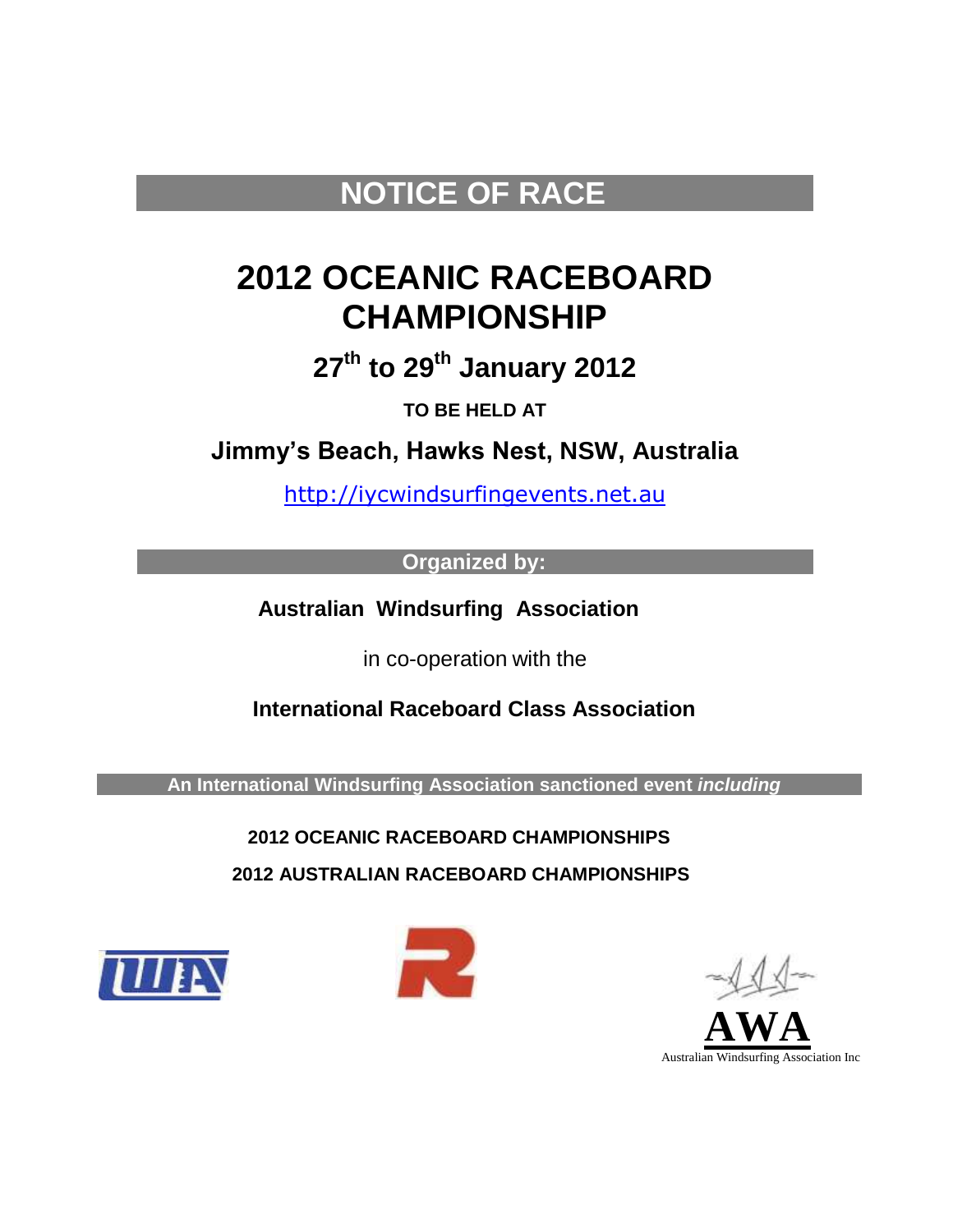## **1 RULES**

- 1.1 The event will be governed by the rules as defined in the ISAF Racing Rules of Sailing – Windsurfing Competition Rules (WCR).
- 1.2 The International Raceboard Class Rules shall apply for the Oceanic Championship.
- 1.3 No national prescriptions will apply.
- 1.4 If there is conflict between the Notice of Race and the Sailing Instructions (SI's), the SI's will take precedence.
- 1.5 If there is a conflict between languages the English text will take precedence.

### **2 ADVERTISING**

Boards may be required to display advertising chosen and supplied by the organizing authority. ISAF Regulation 20 'Advertising Code' shall apply.

## **3 DIVISIONS**

3.1 Gender Divisions: Men and Women.

## 3.2 **Age Divisions**:

- 3.2.1 A Youth shall be under the age 20 (born in or after 1993).
- 3.2.2 A Master shall be a man over the age of 35 (born 1976 or earlier) or a woman over the age of 30 (born 1981 or earlier).

## 3.3 **Weight Divisions – for Australian Raceboard titles:**

- 3.3.1 Light weight ‐ 69.9 kilo and below;
- 3.3.2 Medium weight ‐ 70 to 85 kilo;
- 3.3.3 Heavy weight ‐ 85.1 kilo and above.
- 3.3.4 Competitors weighing in close to or within + ‐ 2 kilo's to the next weight division may choose in which division to participate.
- 3.4 **Silver Division**. Competitors in the Silver division may race a shorter course.
- 3.5 A minimum of 3 competitors is required to constitute a division.

## **4 ELIGIBILITY AND ENTRY**

- 4.1 All entries shall meet the requirements of ISAF Regulation 19-Eligibility Code.
- 4.2 Competitors shall be members of a National Class Association which is a paid up member of the relevant international class association, or of the IWA.

 4.3 Eligible competitors may enter by completing the online entry forms at: <http://iycwindsurfingevents.net.au/>- by 24th January 2012.

The following shall be presented upon registration:

- Evidence of valid third party insurance
- Proof of age
- 4.4 Junior competitors must ensure the following forms are completed online:
	- Parental/legal Guardian Assent
	- Medical Treatment Permission (*for those under age of 18 or on their parents medical insurance policy).*
- 4.5 Coaches and team support personnel may enter by completing the online form at: <http://iycwindsurfingevents.net.au/>- by  $24<sup>th</sup>$  January 2012. The following shall be presented upon registration:
	- Boat Driving Licence.
	- Evidence of valid third party insurance.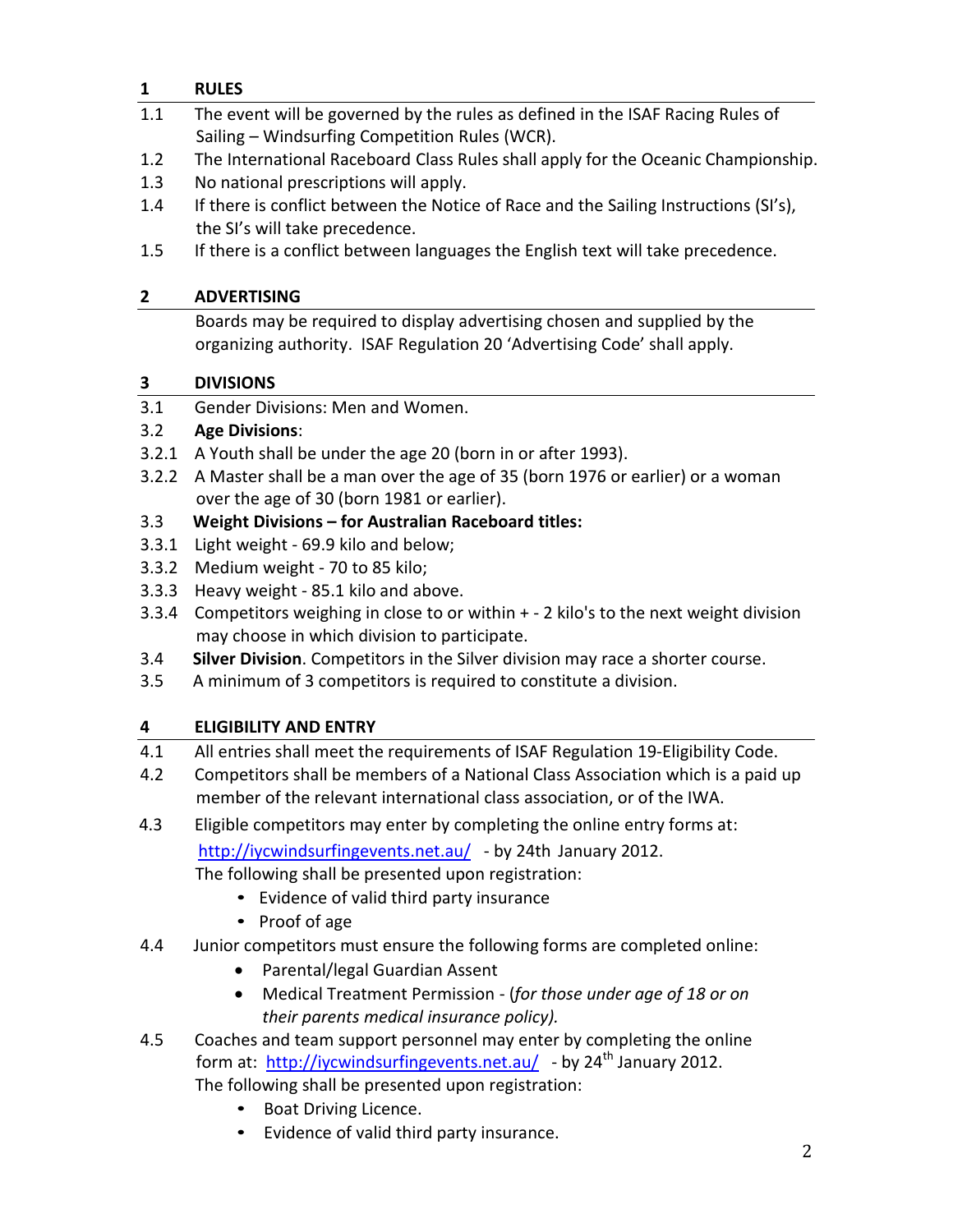#### **5 FEES**

| 5.1 | The required fees are as follows: |
|-----|-----------------------------------|
|     | Youth (under 20): 75 \$AUS        |
|     | Men/Women: 100 \$AUS              |

5.2 Entry fees are paid online as part of the registration process. Paypal is used as the payment agent – you don't need a Paypal account to pay, however a credit or debit card will be required if you don't have an account.

#### **6 RACE FORMAT**

- 6.1 The Championship shall be a single discipline, *course racing,* "open entry" event.
- 6.2 Men and women, boys and girls, shall race together.
- 6.3 Competitors shall race a maximum 4 races per day, in a maximum 12 race series.
- 6.4 Three races are required to validate the championship.
- 6.5 Competitors in the Silver division may race a shorter course.

#### **7 SCHEDULE**

| 7.1 | Thursday 26 Jan    |           | Early arrivals & training         |
|-----|--------------------|-----------|-----------------------------------|
|     | Friday 27 Jan      | 0830-1130 | Registration                      |
|     |                    | 1200      | <b>Skippers Meeting</b>           |
|     |                    | 1300      | Racing                            |
|     | Saturday 28 Jan to | 1100      | Racing                            |
|     | Sunday 29 Jan      | 1100      | Racing                            |
|     |                    | 1600      | Last possible warning signal      |
|     |                    | 1800      | Prize giving and closing ceremony |
|     |                    |           |                                   |

7.2 The first possible warning signal each day will not be made before 1100hrs, except on the first day when the first possible warning signal will not be made before 1300hrs.

#### **8 EQUIPMENT & EQUIPMENT INSPECTION**

- 8.1 An Equipment Registration Form, which will be available at registration, shall be returned to the Event Equipment Inspector before the start of competition.
- 8.2 Equipment inspections may be made at any time during the event.
- 8.3 Unless otherwise directed by the organizing authority, boards and equipment shall be stored, launched and retrieved from the designated area at the event site.
- 8.4 Australian Championship. Those sailors only competing for the Australian Championship may race with a board that is not registered with ISAF, but shall complete the online form to seek prior approval from the organiser.

#### **9 SAILING INSTRUCTIONS**

The sailing instructions (SI's) will be available upon registration. Any changes to the SI's shall be approved by the Principle Race Officer and Class Representative at the event.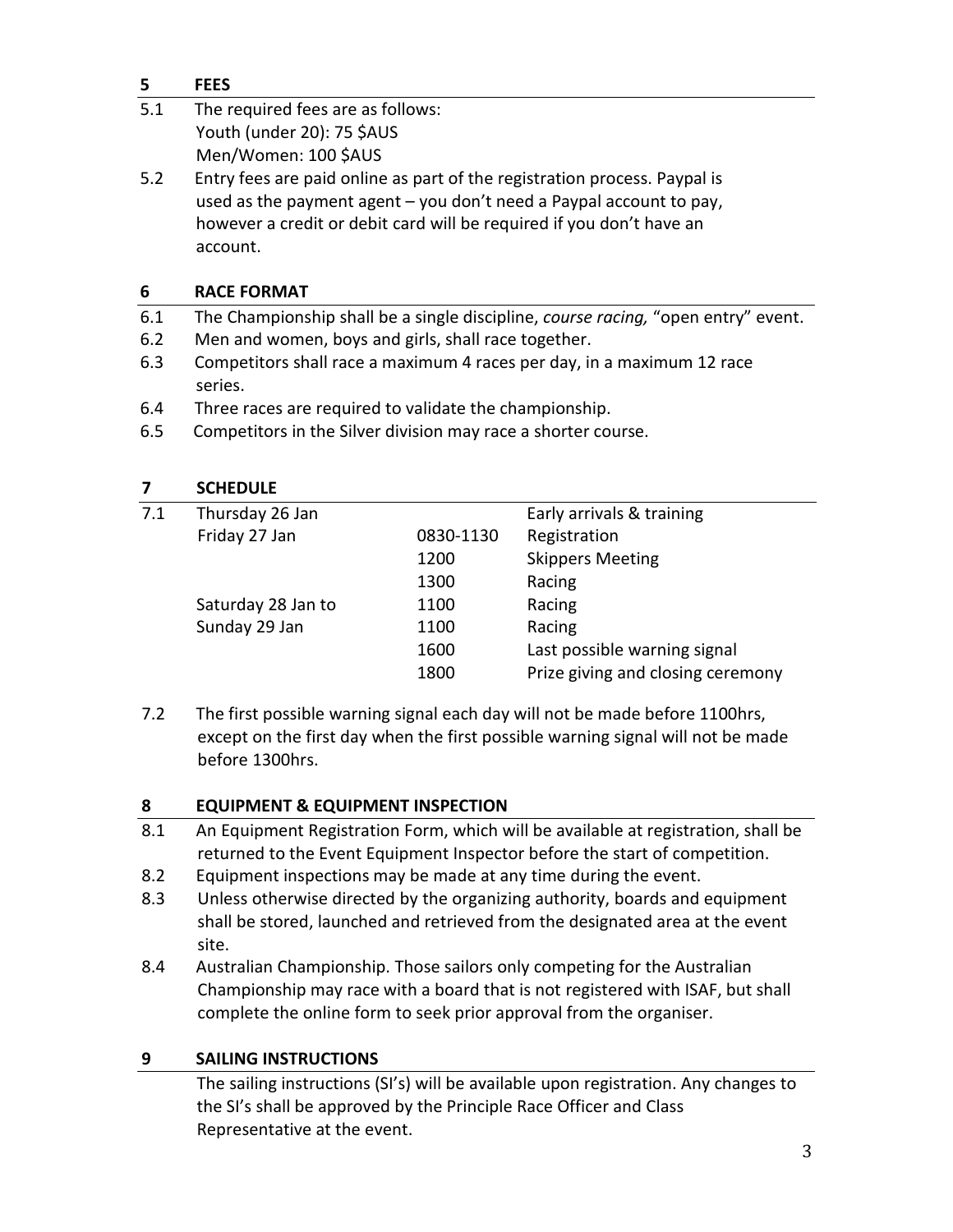#### **10 COURSES**

Courses will be as described in the sailing instructions.

#### **11 PROTEST COMMITTEE**

An 'Independent Protest Committee' will be appointed according to WCR 91(a).

#### **12 SCORING**

- 12.1 Scoring will be according to the WCR Appendix A, and using the Low Points Scoring System.
- 12.2 An overall ranking will be published. The finishing positions for the Women, Youth, Master, and Weight Divisions will be determined by their respective finishing position in the overall ranking.
- 12.3 For the Oceanic and Australian titles the results will be scored separately.

#### **13 SUPPORT BOATS**

Support boats shall be registered at the race office. Limited charter may be available and may be applied for using the coach entry form.

#### **14 SAFETY**

 Every competitor and support boat crewmember shall wear a personal flotation device that shall conform to the minimum standard of ISO 12402‐5 (level 50), or meets AUS Standards AS1499 & AS1512.

#### **15 PRIZES**

- 15.1 Prizes will be awarded to the first three competitors of each properly constituted division. Properly constituted divisions will be posted on the official notice board after the completion of the registration.
- 15.2 The first man and the first woman (boy/girl) in the Oceanic Championships will be declared " ....division........**Oceanic Raceboard Champion**". The first man or woman in the Weight Divisions will be declared "….division **Australian Raceboard Champion**".
- 15.3 Titles shall only be awarded to competitors eligible to compete for an Oceanic national class association; except for the Australian Raceboard Titles – refer to clause 8.4.

#### **16 OFFICIAL CEREMONIES**

Competitors are requested to attend the event's social functions; however, the organising authority may refuse entry to those whose standard of attire is not commensurate with the occasion.

#### **17 DISCLAIMER OF LIABILITY**

Competitors participate in the event entirely at their own risk, see WCR 4 ‐ Decision to Race. The organising authority or any of their officials or representatives or the sponsors or their officials or representatives will not accept any liability for material damage or personal injury or death sustained in conjunction with or prior to, during or after the event.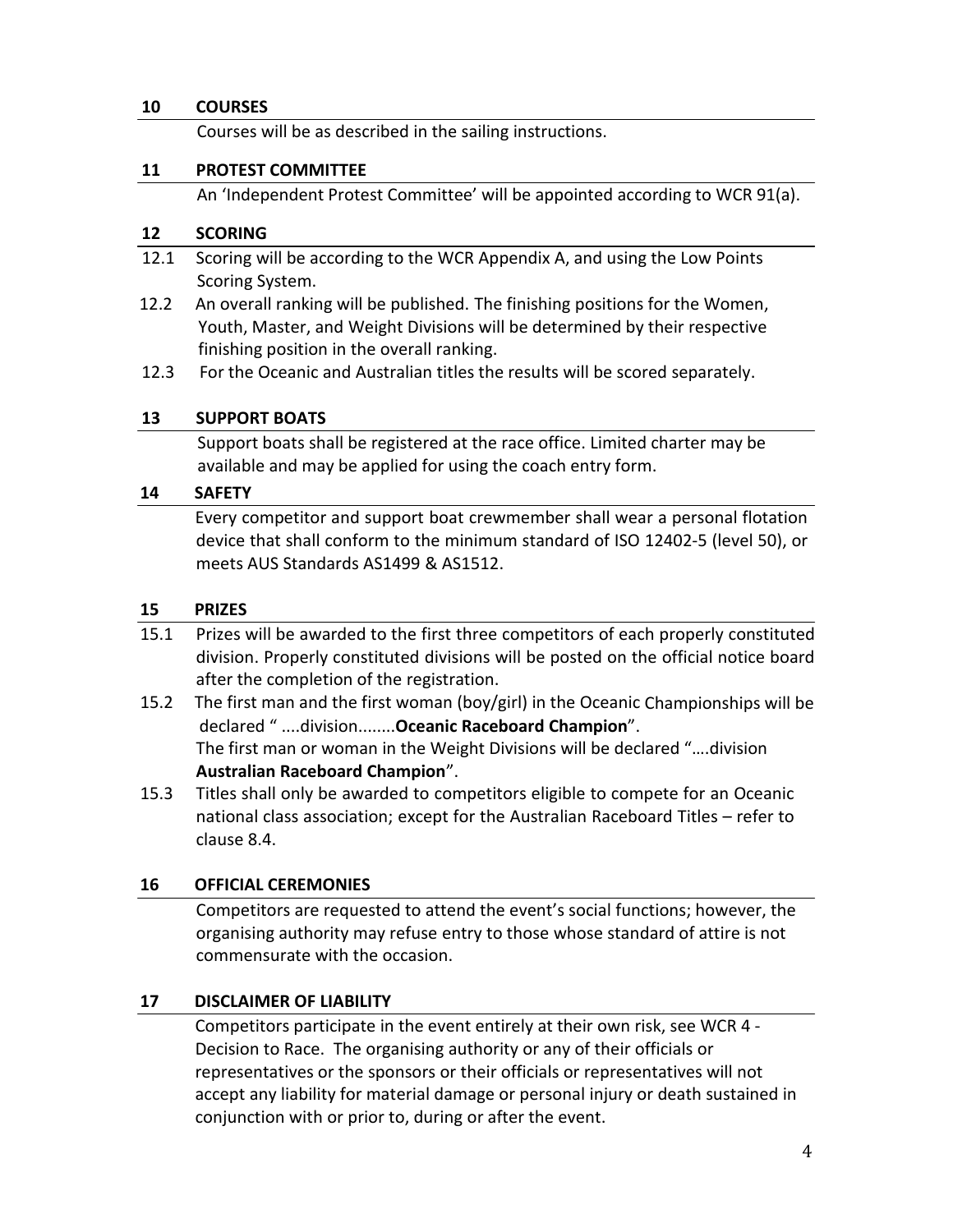#### **18 INSURANCE**

Each participating boards shall be insured with valid third party liability insurance with a minimum cover of AUS\$ 1,000.000 per event or the equivalent.

#### **19 RIGHT TO USE NAME AND LIKENESS**

In registering for the event, competitors automatically grant to the Organising Authority the right in perpetuity to make, use and show from time to time at their discretion, any motion pictures, still pictures and live, taped or filmed television and other reproduction of them, taken during the period of the event, for the said Event as defined in the Notice of Race and Sailing Instructions in which he/she participates without compensation.

#### **20 FURTHER INFORMATION**

- 20.1 Registration will take place at the rigging area at Jimmy's Beach, Hawks Nest.
- 20.2 For further information please contact: **Glen Morrell**

**Mobile – +61 (0) 418 493 763 Email –** glen.morrell@gmail.com